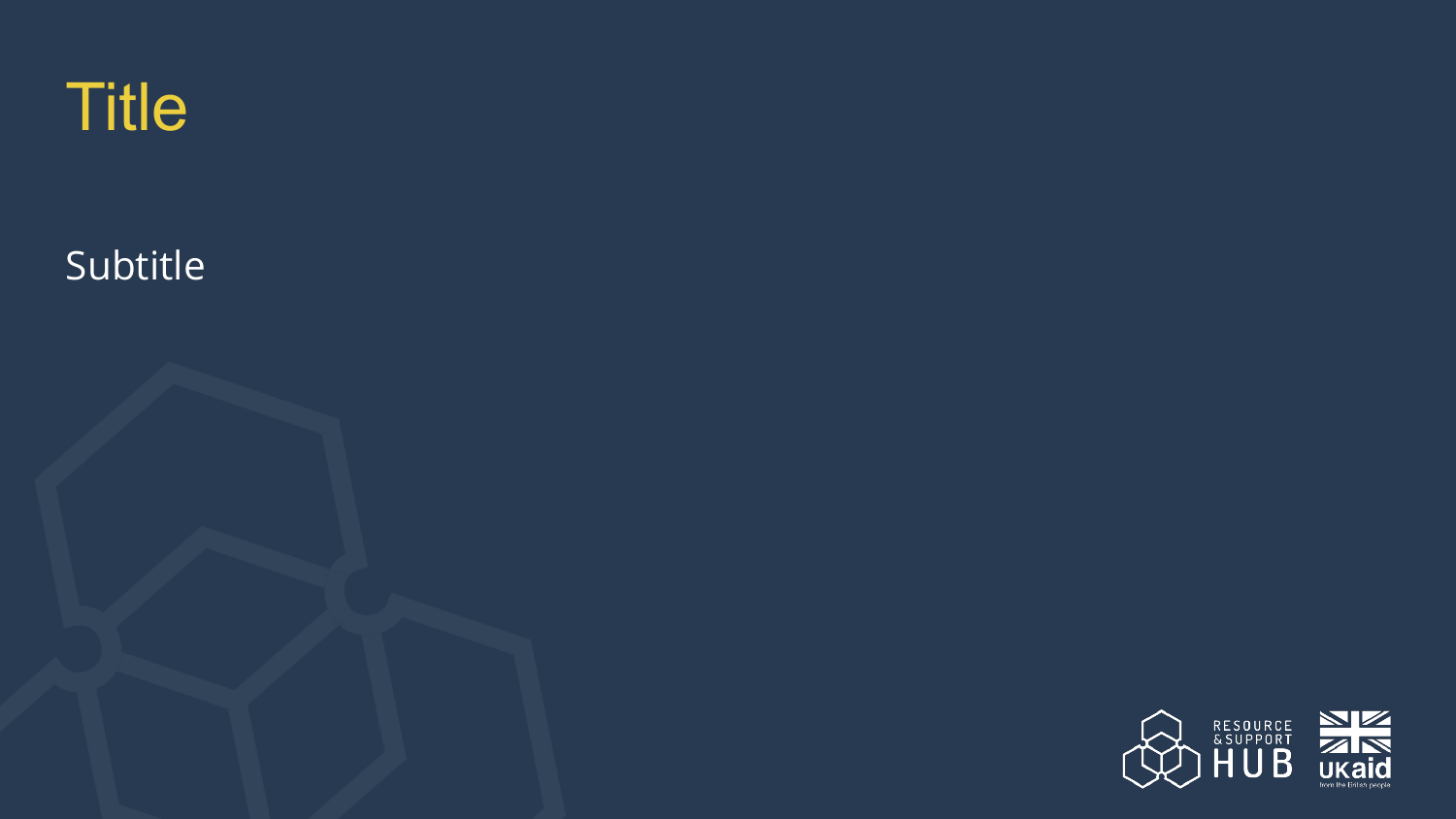# Resource and Support Hub (RSH) overview

Supporting organisations in the international **humanitarian and development sectors** to strengthen their safeguarding policy and practice against **Sexual Exploitation, Abuse and Sexual Harassment** (SEAH)

#### **Vision**

We are committed to being **catalytic, collaborative and adaptive**. We are informed by the needs of **civil society organisations**, guided by **survivor-centred principles** and focused on **contextualised** products and services.

- Funded by UK Aid from December 2019 November 2024
- A global multilingual online platform with 8 National Hubs across 3 regions

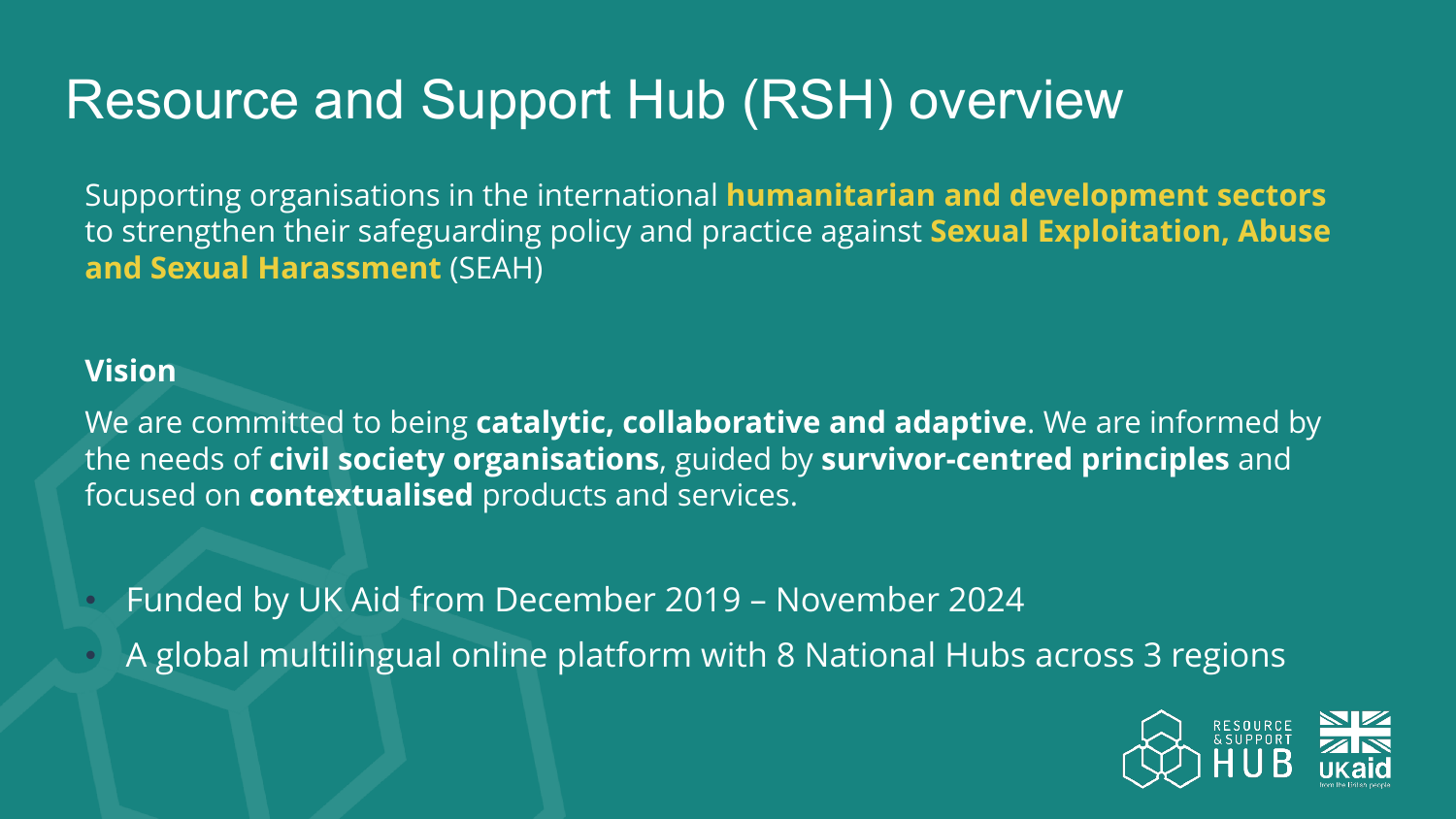### Our consortium









A GLOBAL NGO NETWORK FOR PRINCIPLED AND EFFECTIVE **HUMANITARIAN ACTION** 

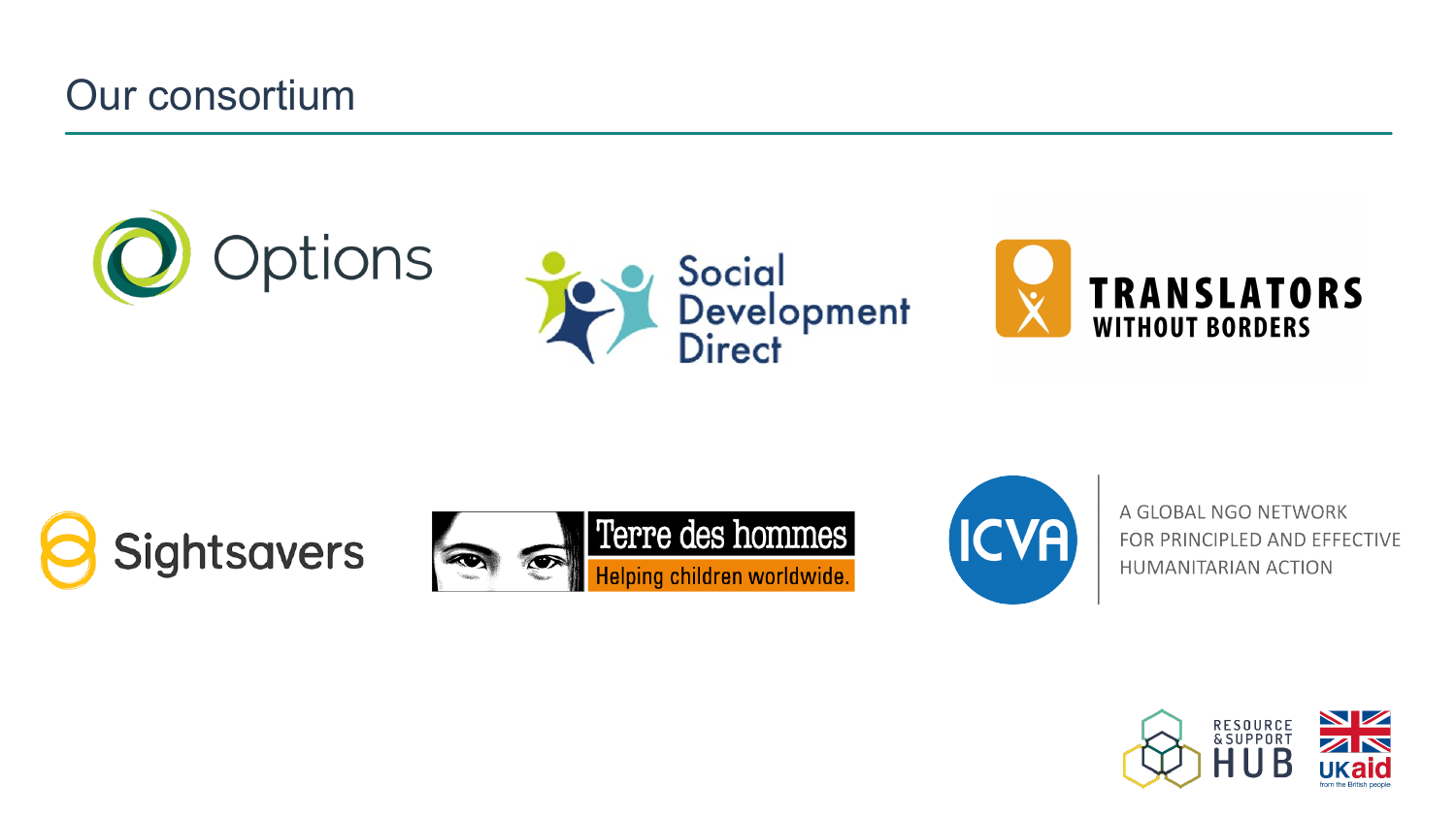## What does the Hub have to offer?



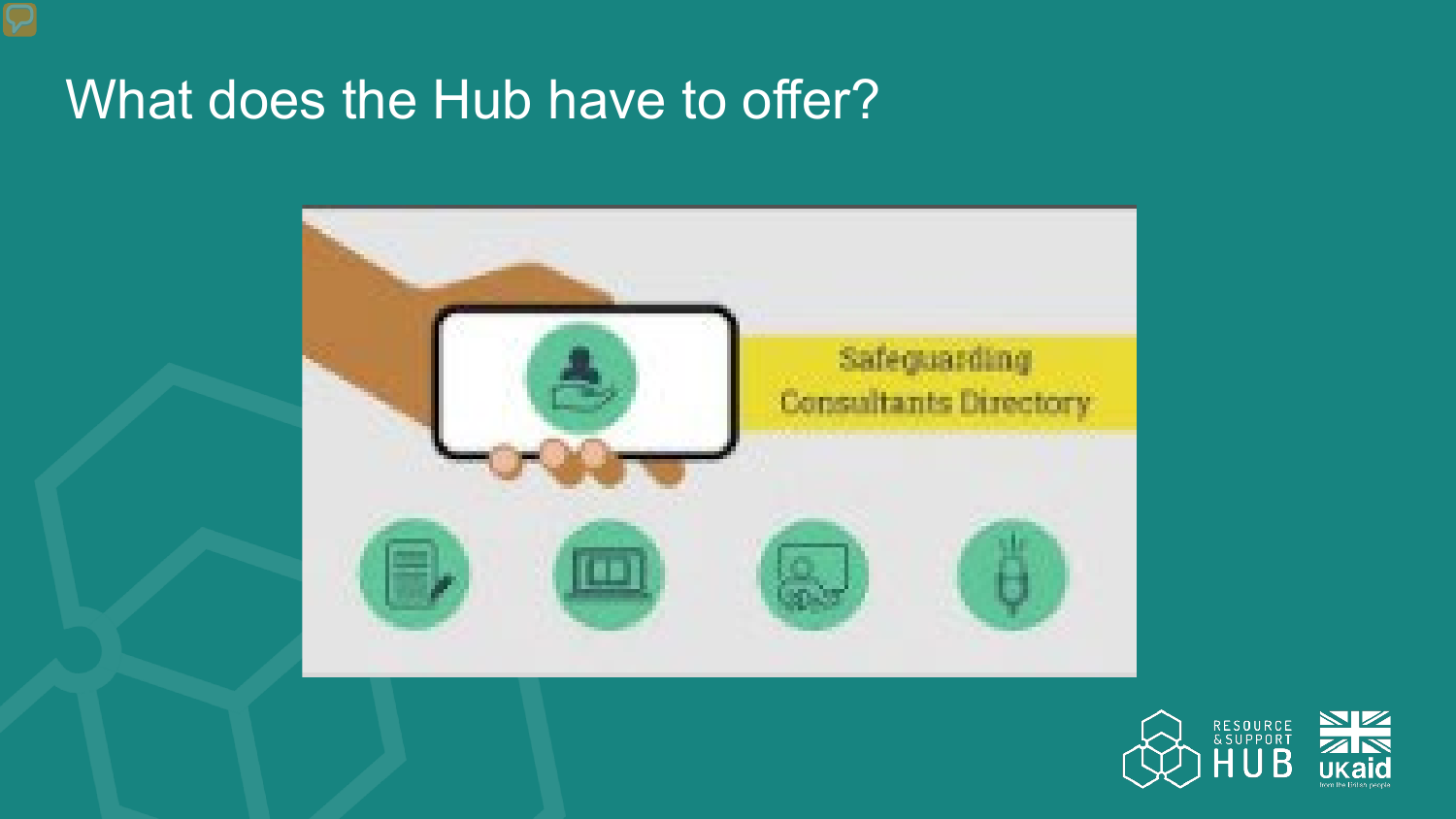### Our global online platform



A **[Resource Library](https://safeguardingsupporthub.org/sw/materials)** with a huge selection of guidance, tools and resources on safeguarding. Resources are also curated according to our **[safeguarding journey](https://safeguardingsupporthub.org/journey)** and **[critical topics](https://safeguardingsupporthub.org/theme/rsh-topics-critical-areas-safeguarding)**



An e-learning course called **[Safeguarding Matters](https://safeguardingsupporthub.org/learning)**. The course comprises 5 free and interactive online and offline modules aimed at non-safeguarding specialists



A **[Safeguarding Consultants Directory](https://safeguardingsupporthub.org/providers)** of quality assured safeguarding advisors who can support organisations



A **[community of practice](https://safeguardingsupporthub.org/forum)**, **[blogs](https://safeguardingsupporthub.org/rsh-blogs), [podcasts](https://safeguardingsupporthub.org/podcasts),** and **[webinars](https://safeguardingsupporthub.org/webinars)** for peer-to-peer learning and sharing good practice



Available in **English, [French](https://safeguardingsupporthub.org/fr), [Arabic](https://mena.safeguardingsupporthub.org/ar)** and **[Swahili](https://safeguardingsupporthub.org/sw)** and as an **[app](https://safeguardingsupporthub.org/app-install)** for offline access

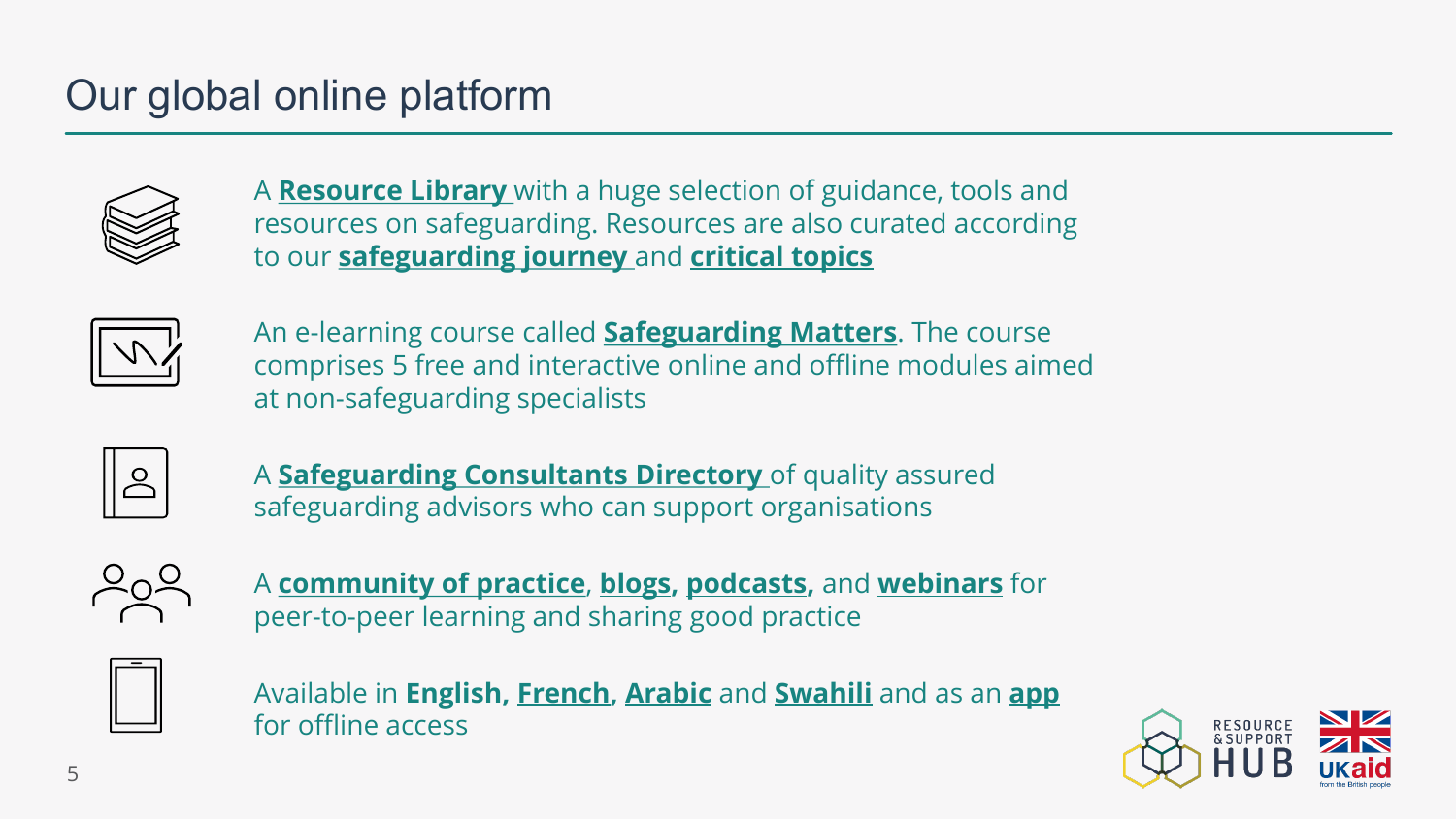### Our National Hubs



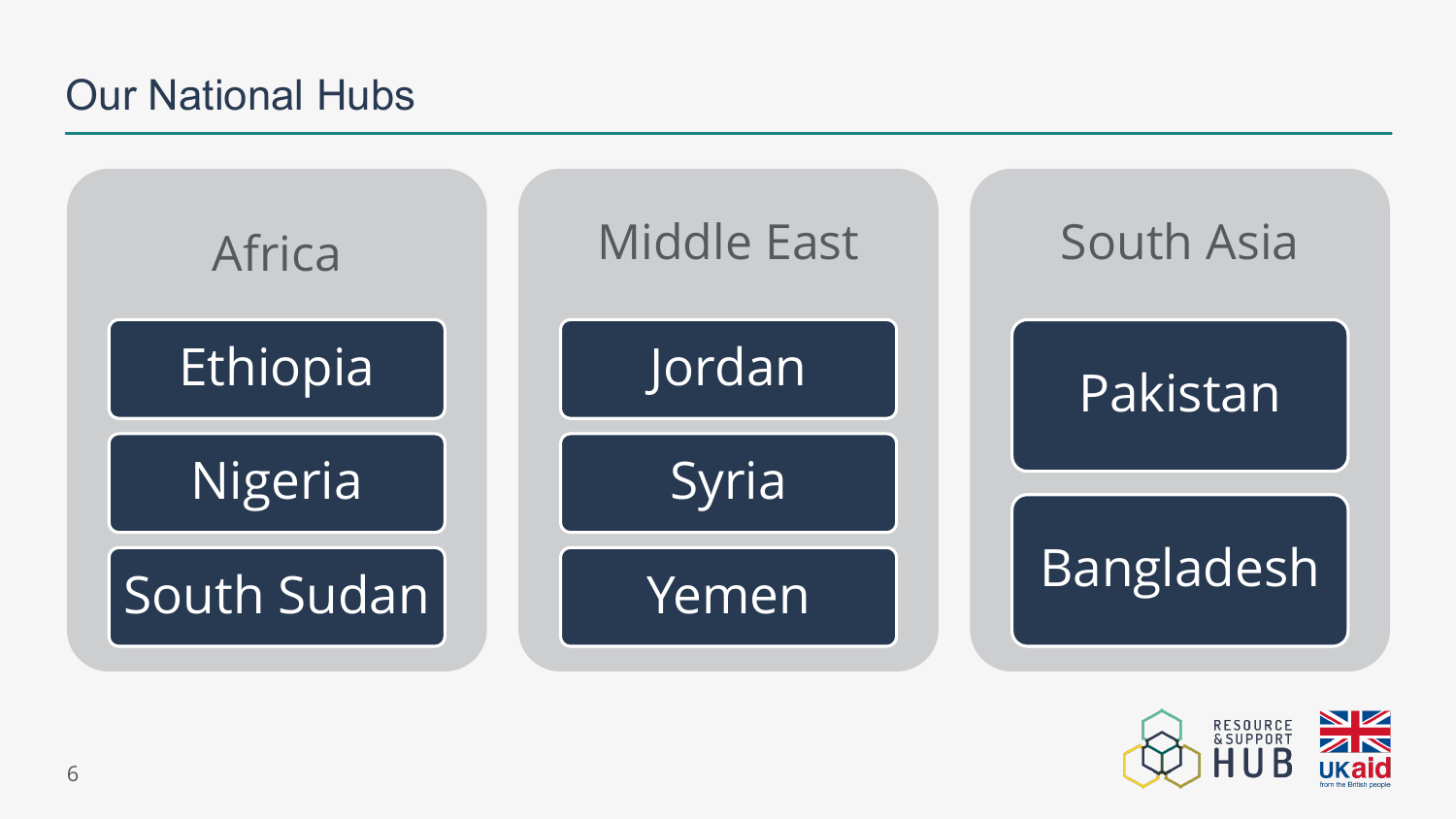### Our approach to National Hubs

- Our primary audience is less resourced CSOs in low income and fragile contexts
- Partnership and collaboration are central
- Strategic priorities are based on evidence from a Country Assessment and user survey
- Services are tailored, contextualised, translated and blended
- Strategic advice provided by National Expert Board in each Hub
- Activities include a Hub website with contextually relevant resources, a mentorship scheme, and an Ask and Expert service